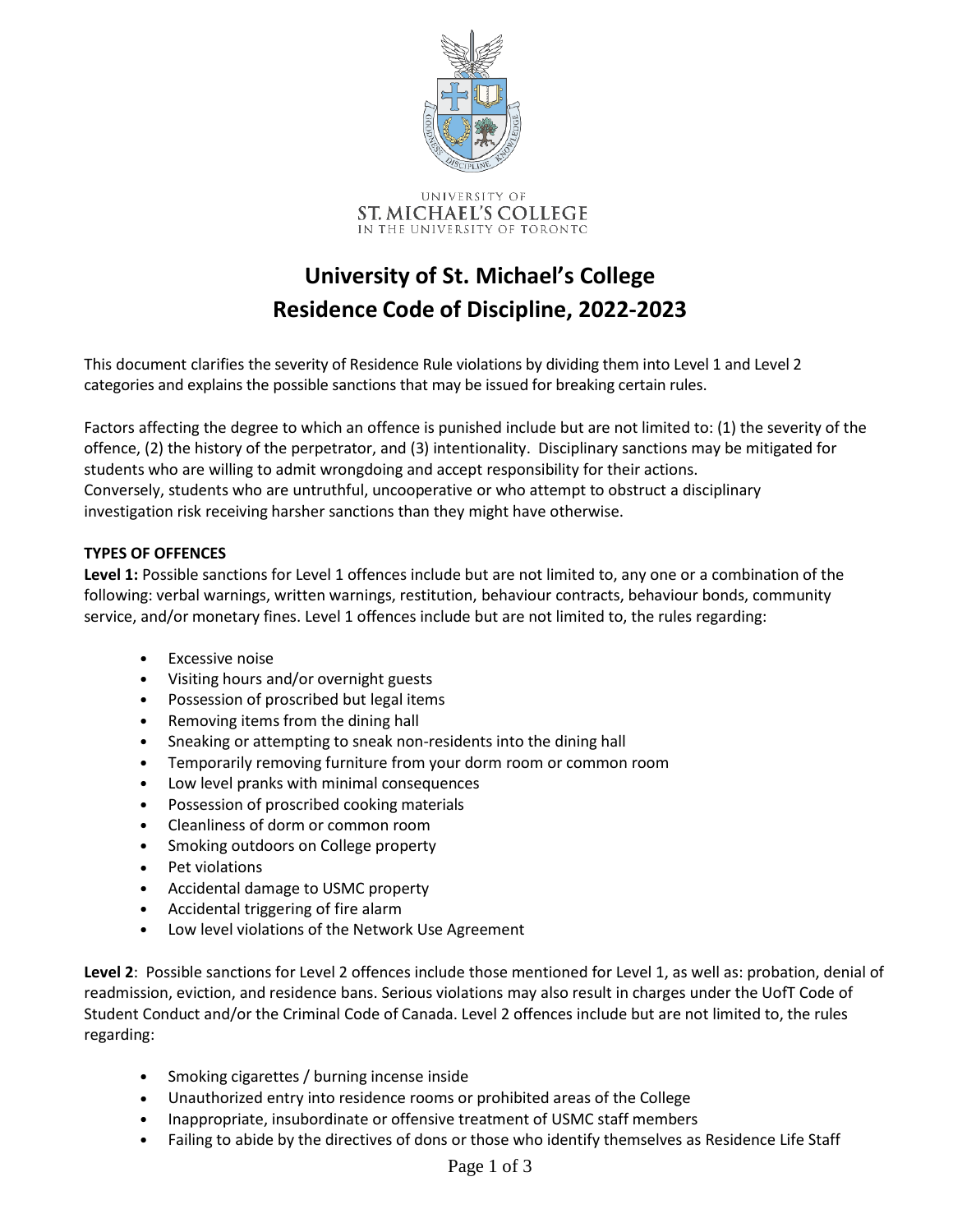- Intentionally triggering a false fire alarm
- Drug and alcohol violations
- Theft or vandalism
- Threats, intimidation or harassment
- Assaults of any kind including sexual assault
- Lewd or indecent acts
- Compromising fire safety or building security
- Possession of dangerous or illegal proscribed items or materials
- Repeated violations of Level 1 offences
- Aiding, abetting conspiring or inciting others to commit Level 2 offences

## **DISCIPLINARY SANCTIONS**

**Verbal Warnings**: Oral statements identifying the offending behaviour and requesting its cessation. A written record of verbal warnings may be kept in order to track repeat offenders.

**Written Warnings**: Official correspondence issued by a member of the Residence Life Staff outlining the offending behaviour and requesting its cessation.

**Fines**: A monetary penalty for violations of the Rules of Residence that is added to a student's ACORN/ROSI account.

\* A \$250 fine will automatically be applied to a student's financial account for smoking in residence.

**Community Service**: Contributing a set number of hours of work within the residence or larger College community to compensate for an offence.

**Restitution**: An order to pay monetary compensation for damages to College property or someone's personal property. If restitution is not received within 14 days the charges will be added to the resident's ROSI account.

**Behaviour Contract**: A written contract that places restrictions and/or expectations on the future conduct of a resident.

**Behaviour Bond**: A written contract that places restrictions and/or expectations on the future conduct of a resident which also includes a monetary deposit. The deposit is returned to the student at the end of the year if the terms of the contract are met but the deposit is forfeited if the terms of the contract are breached.

**Probation**: A status applied to a resident who has committed a serious offence(s) but is being given another chance to change their behavior. Students on probation risk eviction if they are they are involved in subsequent violations or demonstrate a recalcitrant attitude toward their probationary status.

**Denial of Readmission**: Not being invited to return to residence in subsequent years due to behavioural reasons. Students who have been evicted from St Michael's College may face denial of admission at other UofT residences.

**Eviction**: Having one's residence contract terminated and being required to move out of residence within a set period.

**Residence Ban**: Being prohibited from accessing residence buildings and all other rooms that fall under residential jurisdiction (e.g. Canada Room, Weight Room, Music Room, etc.) UofT Campus Police and USMC Security will be notified of all residence bans and ban violations will be reported to Toronto Police Services. Students may request to have their ban status lifted after a period of one year. This request must be made in writing and will be evaluated by the Dean of Students.